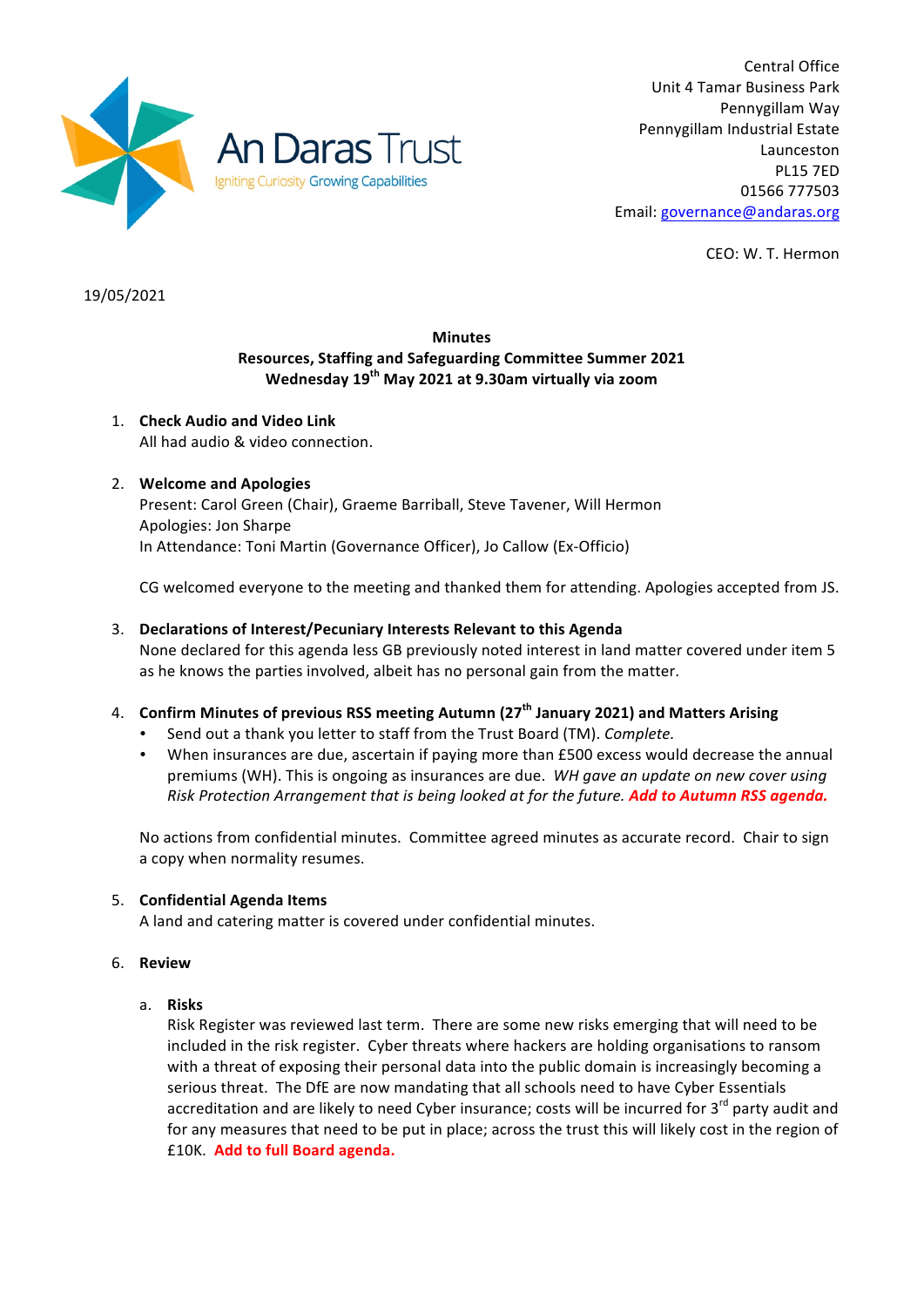## b. **Improvement**

Initial thoughts on where the improvement focus should be for the next academic year has been shared with Directors. Head of Ofsted has assessed that it will take 2-3 years for schools to catch up the pupils on what they have missed and return to a full curriculum. So should the **improvement plan be a 2-3 year plan rather than just an annual plan?** It was agreed that it should be broken down over a 1,2 and 3 year period.

#### c. **School Resource Self Assessment Tool**

Complete and sent to ESFA. No feedback received.

#### 7. **Staff Structure & Budgets**

Review of staff structures completed a few years ago and those staffing levels are still broadly in place and within budget. There has been the odd change but schools are mostly working to an affordable structure. Next academic year is being budgeted against these structures. A pay matter is covered at confidential.

**Do the staffing budgets take account of the need to fund catch up work?** This is separately budgeted for and not against the normal staffing levels. There is flexibility as long as the staffing contracts for the catch up work remain flexible and temporary. Some staffing has been funded from Covid catch up funding, where are we with that and are we still able to support the schools with catch up/recovery? Funding for this staffing is very flexible (not contracted). About 7/12<sup>th</sup> of the funding from the first lockdown has been received, it is hoped the remainder will be with us by September. Nothing so far has been received from the second batch of catch up funding initially promised by the government.

## 8. **Staff Pay**

Staff pay discussion recorded at confidential minutes.

## 9. **Performance Management**

Governance Officer – out of synch with this meeting and will be completed by WH later this term. Date set for CEO/EHT performance management on 2 Dec 2021. This will be conducted by GB & ST, with external advisor present.

## 10. **Staff CPD/Training**

SIAMS review completed at St Catherine's by the Diocese of Truro Director for Schools. A positive outcome albeit some work required on the school vision. There is funding available for staff SIAMS training. 

## 11. Other Staff Matters

Staff absence figures (no names or personal details) were provided to the committee. Much of the absence is covered by insurance but the continuity and loss of effectiveness is not covered by insurance. The absence is genuine and little can be done to improve it at this time. Given the events **over the last year, is any absence stress related?** No, it is physical related illnesses.

Next staff survey will be completed in Sep 2021. Previous autumn survey was positive overall.

## 12. **Safeguarding**

S157 safeguarding returns are complete and awaiting feedback. No issues. Any companies that complete work in the schools are required to provide evidence that employees are suitable to work in schools around children (including DBS).

Volunteers appropriately checked and trained. Volunteer policy, updated recently with Wolfestans guidance and is strictly followed by schools.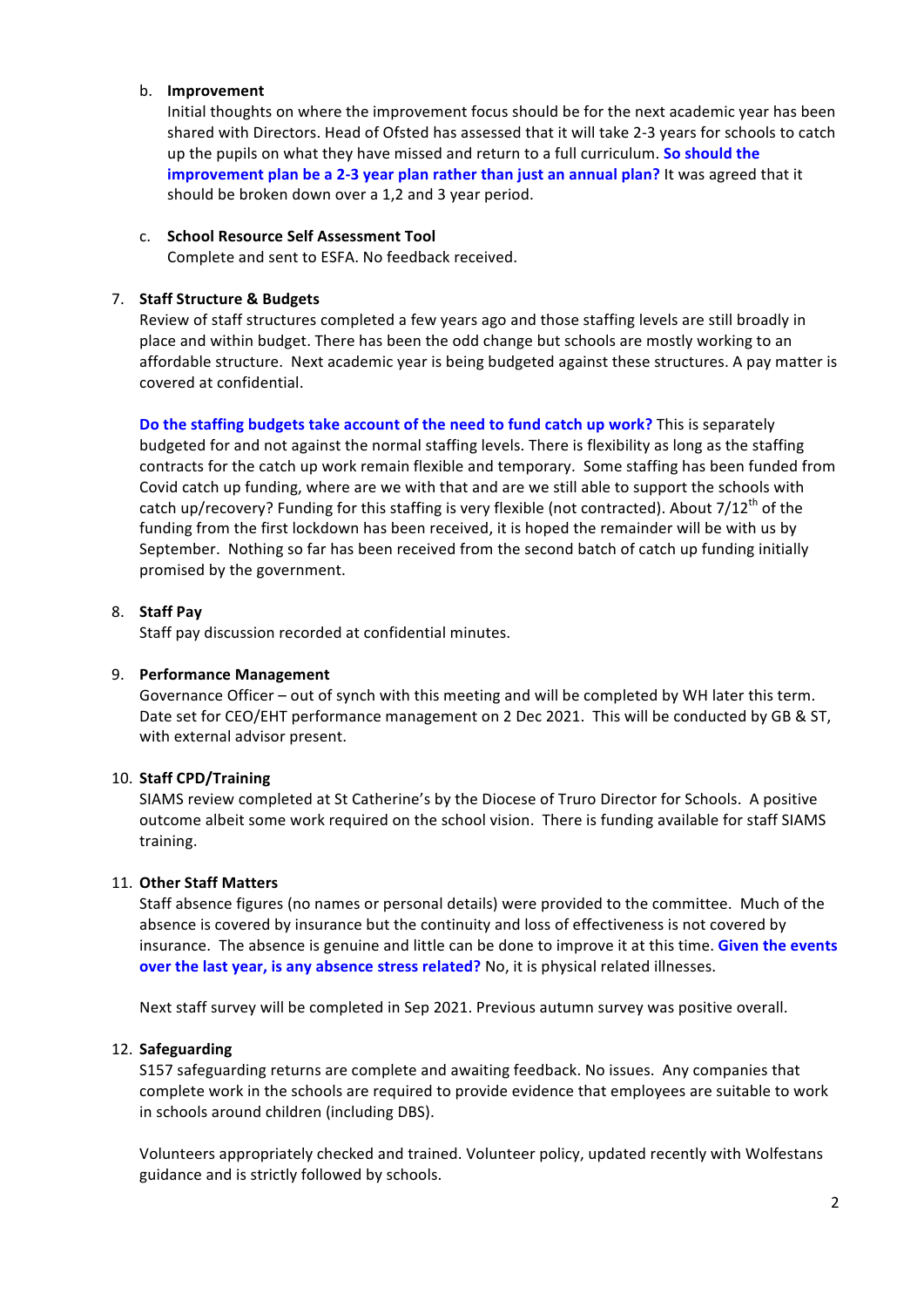Efficiency of 'My Concern' - it was confirmed that it is a good system but it is important to ensure it remains secure. It allows concerns to be logged and monitored very successfully.

Safer recruitment – staff are trained and present during interview processes. HR are also trained and follow appropriate procedures. A number of governors have received safer recruitment training through on-line SSS package. Trust Safeguarding manager monitors safer recruitment training across the trust.

#### 13. **Health and Safety**

Exceptions report provided to the committee. No issues. H&S audit of each school is due for completion later this time by a third party H&S specialist. Schools have correct number of first aid trained staff and supplies are replaced regularly. Lessons learned and procedures tightened up as necessary. 

#### 14. **Food Standards**

Provision from Chartwells has continued to be good and in line with statutory duties. This is less CG and PT who are using an NHS provider for meals to be heated up. There have been no complaints regarding hot meals.

#### 15. **Premises and Resources**

School caretaking needs to be assessed and changed to be more efficient and effective at the short and long term management of the schools. The committee agreed that a review is required.

An SLA is in hand for project managing the premises across the Trust. Property condition surveys are being completed across the schools so that a 3-5 year plan can be put together with a priority list. GB & ST will discuss and agree this with WH at a separate meeting in early July. Action: Meeting to discuss the surveys and prioritise work into a 3-5 year plan (WH, GB, ST)

#### 16. **Policy Review**

- a. Bereavement (WH) some minor changes required in reference to Covid restrictions then approved.
- b. Whistleblowing (LH) Approved. It was noted that Whistleblowing training is available; when was this last completed? WH will ascertain the training and TM will notify whistleblowing governors and the lead Director (TR). **Action: Whistleblowing training (WH/TM)**
- c. Volunteer  $(JC/CP)$  minor changes regarding legal advice. Approved.

#### 17. **AOB**

*None.* 

## 18. **DONM**

Next Meeting Wednesday  $29<sup>th</sup>$  September 2021 at 9.30am in central office or via zoom (TBC). The conduct of future meetings via zoom, in person or hybrid will be discussed and decided at the full Board in July.

**TJH Martin** Governance Officer

#### **Distribution List:**